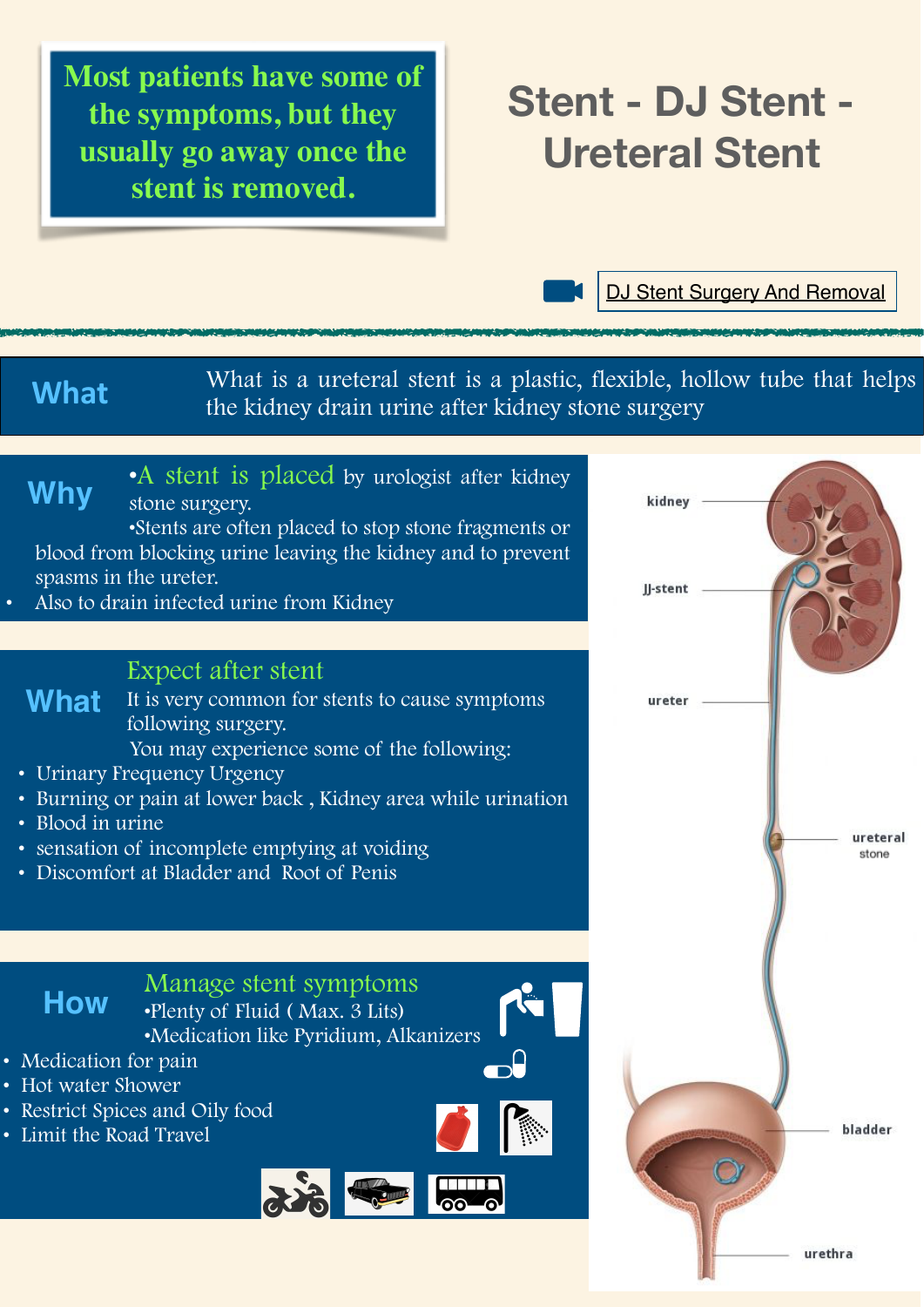#### **These symptoms are common, and do not require medical help. They will pass with time:**

- **Pain or discomfort**
- **Urinary frequency or urgency**
- **Burning or pain during urination**
- **Blood in urine**
- **Sensation of incomplete emptying of the bladder**

**If you are still concerned, It Is NOT EMERGENCY** 

**please contact your Doctor's Clinic**

# **Will this affect daily activities?**



 **Activity:** You may restart your normal physical routine. If you see increased blood in your urine when you become more active, get off your feet, rest, and drink plenty of fluids.

 **Activities, Social Life & Travel:** Having a stent should not affect work activities, social life, or travel. If you experience urinary symptoms, you may need to use the bathroom more often.

Sex: Having a stent should not affect your sex life. However, if you have a stent with a string coming outside the body through the urethra, sexual activities may be difficult.